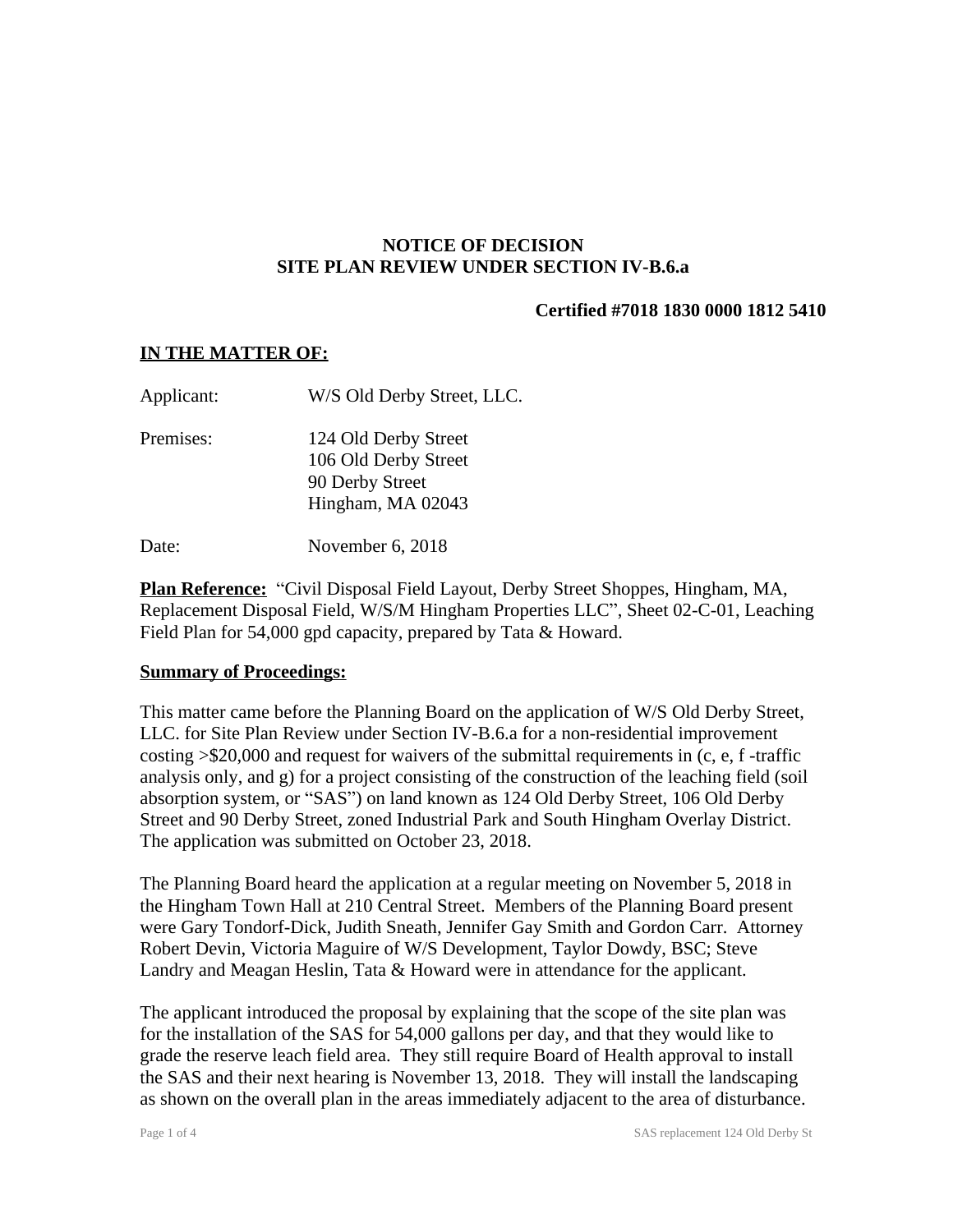The grading does extend to the property line but there is a swale and pipe collection system on the western property line to collect the water before it flows off site. The Board was concerned about potential drainage impacts to the abutting properties as well as the lack of any site buffering on the western boundary. The Board asked if the roadways would be blocked and the applicant explained that the construction site did not impact the vehicular circulation and would be fenced in. The Board found that the technical details of the system would be heard by the Board of Health. The Board did want the peer review engineer to opine on the drainage design and provide a statement as to whether the design met the storm water standards before construction began. The applicant would need to supplement the file for this to happen. After additional discussion the Board moved to deliberation.

## **Findings:**

Board members then reviewed the project in accordance with the Site Plan Review Criteria contained in Section I-I (6) as follows:

*a. protection of abutting properties against detrimental uses by provision for surface water drainage, fire hydrant locations, sound and site buffers, and preservation of views, light and air, and protection of abutting properties from negative impacts from artificial outdoor site lighting;*

The Board found that there is no outdoor lighting associated with the SAS installation The plans submitted show work on 124 Old Derby Street, 106 Old Derby Street & 90 Derby Street and the applicant requested to amend their application to reflect all addresses.

*b. convenience and safety of vehicular and pedestrian movement within the site and on adjacent streets; the location of driveway openings in relation to traffic or to adjacent streets, taking account of grades, sight distances and distances between such driveway entrances, exits and the nearest existing street or highway intersections; sufficiency of access for service, utility and emergency vehicles;*

The Board found that the construction area is fenced off and the staging area is within the fenced off area, and that vehicular circulation will not be impacted by the construction work.

*c. adequacy of the arrangement of parking, loading spaces and traffic patterns in relation to the proposed uses of the premises; compliance with the off-street parking requirements of this By-Law;*

The Board found that this is not applicable.

*d. adequacy of open space and setbacks, including adequacy of landscaping of such areas;*

The Board found that the plan as submitted does not indicate the plantings and seed mix adjacent to the area of disturbance as the comprehensive application does.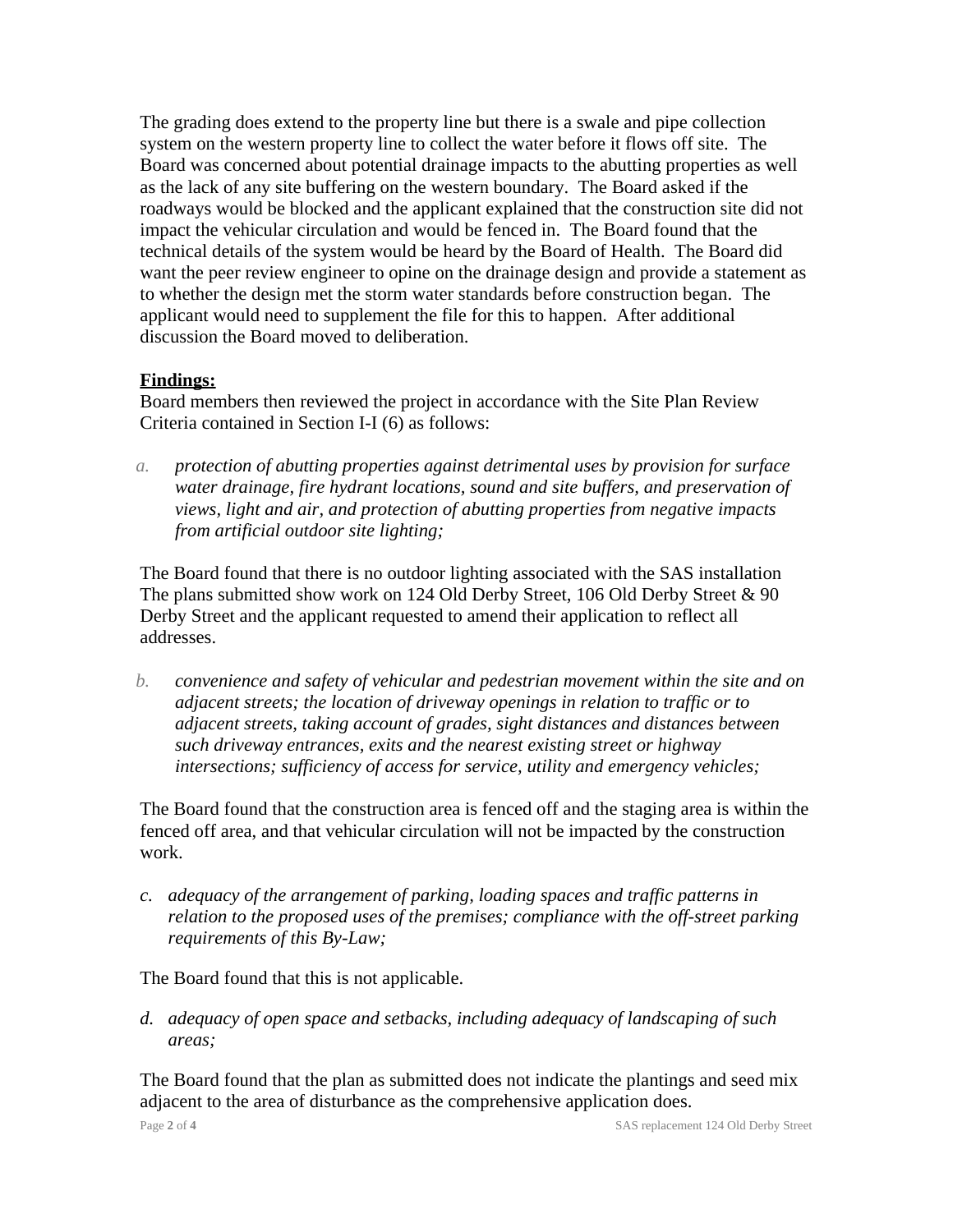e. *adequacy of the methods of disposal of refuse and other wastes resulting from the uses permitted on the site;*

The Board found that Board of Health approval is required for this project.

*f. prevention or mitigation of adverse impacts on the Town's resources, including, without limitation, water supply, wastewater facilities, energy and public works and public safety resources;*

The Board found that a Notice of Intent was approved by the Conservation Commission on 4/12/18. They also found that compaction of soils may impact the reserve area.

*g. assurance of positive stormwater drainage and snow-melt run-off from buildings, driveways and from all parking and loading areas on the site, and prevention of erosion, sedimentation and stormwater pollution and management problems through site design and erosion controls in accordance with the most current versions of the Massachusetts Department of Environmental Protection's Stormwater Management Policy and Standards, and Massachusetts Erosion and Sediment Control Guidelines.*

The Board found that the drainage impacts of this grading plan was not reviewed as part of this application and that the grading appears to extend to the property line. The applicant should consider pulling grading back from property lines or submit sufficient information for review by the peer review engineer to demonstrate that drainage will not impact adjacent properties. In addition, the erosion controls must be in, and inspected by staff prior to the start of work. A "details" sheet should be included to show the erosion control details, and the construction schedule should also be included on this sheet. And a copy of the SWPPP and O&M plan shall be submitted to the Planning Department for the file.

*h. protection of natural and historic features including minimizing: the volume of cut and fill, the number of removed trees of 6 inches caliper or larger, the removal of stone walls, and the obstruction of scenic views from publicly accessible locations;*

The Board found that this is not applicable.

*i. minimizing unreasonable departure from the character and scale of buildings in the vicinity or as previously existing on or approved for the site.*

The Board found that the previous development is to be replaced with the SAS, landscaping and ultimately parking lot for the retail use.

# **DECISION AND VOTE:**

The Board first considered the request for a partial waiver of site plan review submittal requirements submittal requirements C, E, F (traffic analysis only) and g. The Board then moved, seconded and so voted to approve the partial waiver of site plan review